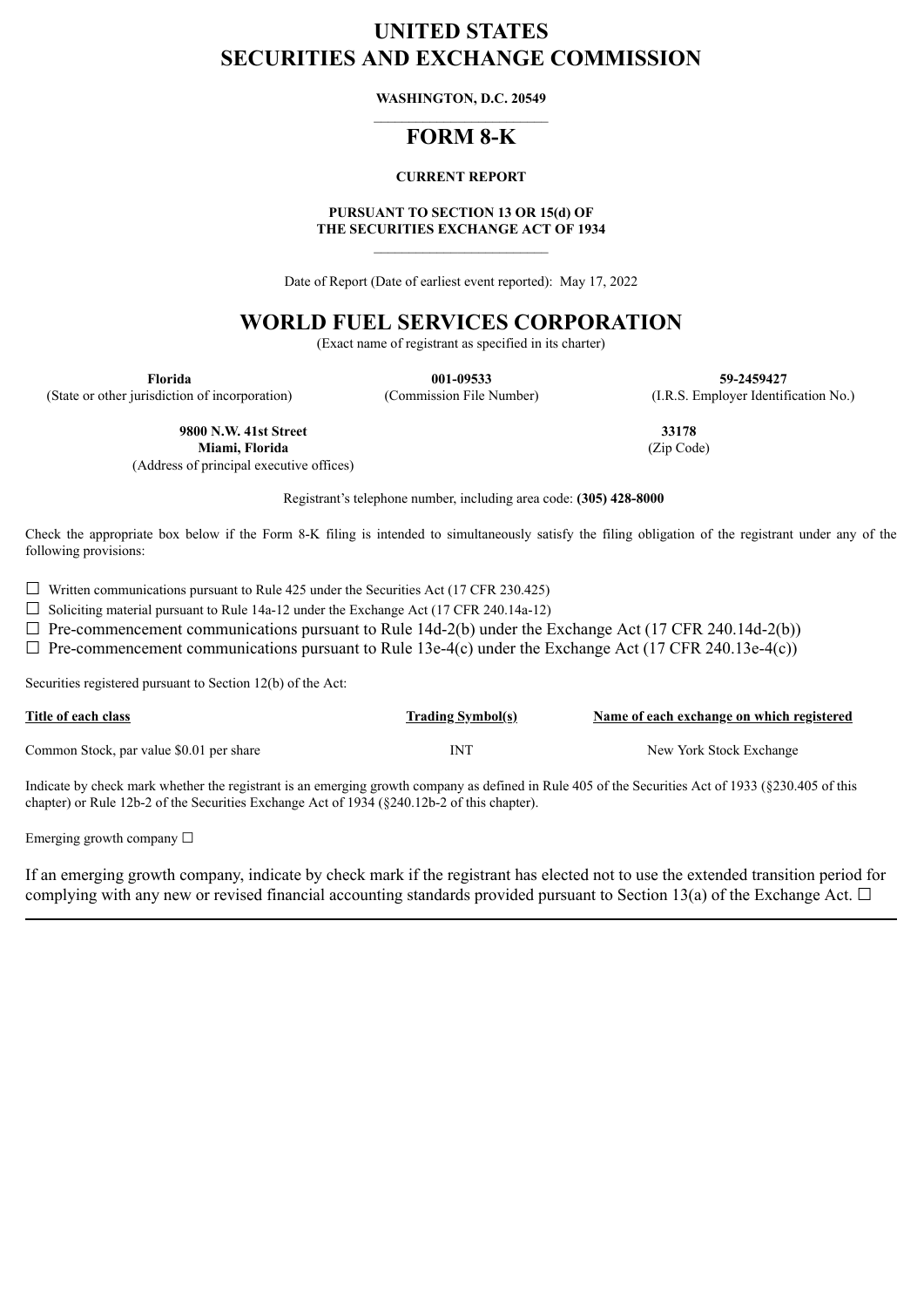## **Item 5.07. Submission of Matters to a Vote of Security Holders.**

On May 17, 2022, World Fuel Services Corporation (the "Company") held its annual meeting of shareholders. The matters voted upon and the results of the vote were as follows:

### **Proposal 1: Election of Directors**

The shareholders elected all of the Company's nominees for director for one-year terms expiring on the date of the annual shareholder meeting in 2023 or until their successors are duly elected and qualified.

| Nominee                | <b>Votes For</b> | <b>Votes Withheld</b> | <b>Broker Non-Votes</b> |
|------------------------|------------------|-----------------------|-------------------------|
| Michael J. Kasbar      | 51,251,604       | 3,026,930             | 3,539,407               |
| Ken Bakshi             | 47,348,283       | 6,930,251             | 3,539,407               |
| Jorge L. Benitez       | 42,792,648       | 11,485,886            | 3,539,407               |
| Sharda Cherwoo         | 53, 333, 718     | 944.816               | 3,539,407               |
| Richard A. Kassar      | 31,923,565       | 22,354,969            | 3,539,407               |
| John L. Manley         | 52,736,302       | 1,542,232             | 3,539,407               |
| Stephen K. Roddenberry | 39.929.694       | 14,348,840            | 3,539,407               |
| Jill B. Smart          | 53,448,875       | 829,659               | 3,539,407               |
| Paul H. Stebbins       | 52,804,565       | 1,473,969             | 3,539,407               |

#### **Proposal 2: Non-Binding, Advisory Vote on Executive Compensation**

The shareholders approved, by a non-binding, advisory vote, the compensation of the Company's named executive officers.

|                  |               |             | вгокег           |
|------------------|---------------|-------------|------------------|
| <b>Votes For</b> | Votes Against | Abstentions | <b>Non-Votes</b> |
| 50,178,856       | 4,003,270     | 96,408      | 3,539,407        |

**Broker**

**Broker**

#### **Proposal 3: Ratification of Appointment of Independent Registered Certified Public Accounting Firm**

The shareholders ratified the appointment of PricewaterhouseCoopers LLP as the Company's independent registered certified public accounting firm for the 2022 fiscal year.

|                  |                      |                                              | <i>DIVINI</i>            |
|------------------|----------------------|----------------------------------------------|--------------------------|
| <b>Votes For</b> | <b>Votes Against</b> | Abstentions                                  | <b>Non-Votes</b>         |
| 56,917,902       | 888,294              | $\overline{ }$ $\overline{ }$<br>745<br>11,7 | $\overline{\phantom{a}}$ |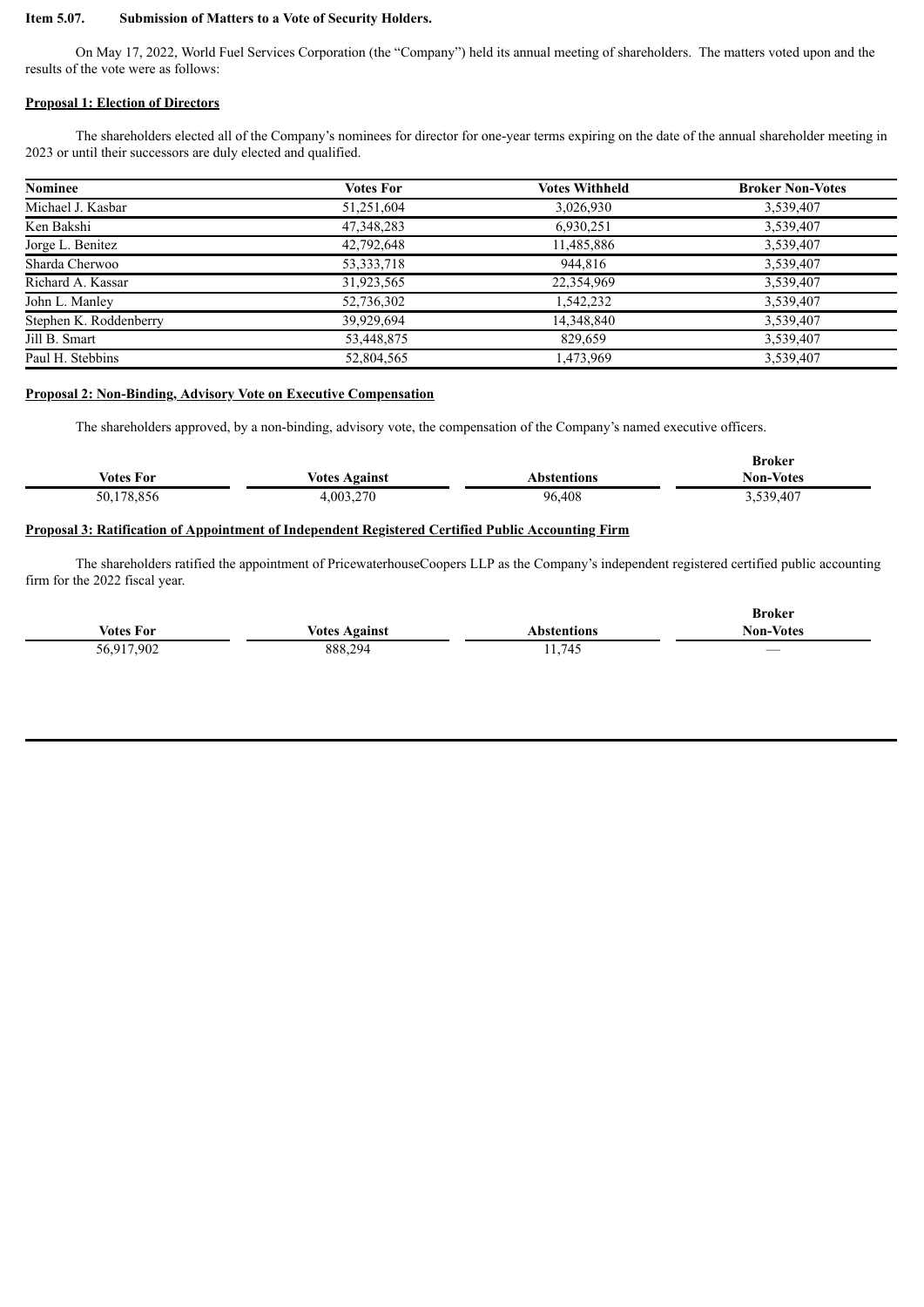#### **Item 7.01. Regulation FD Disclosure**

The Company announced today that its board of directors has declared a quarterly cash dividend of \$0.12 per share payable July 1, 2022 to shareholders of record on June 3, 2022. A copy of the press release is attached hereto as Exhibit 99.1.

This information and the information contained in Exhibit 99.1 shall not be deemed "filed" for purposes of Section 18 of the Securities Exchange Act of 1934, as amended (the "Exchange Act"), or incorporated by reference in any filing under the Securities Act of 1933, as amended, or the Exchange Act, except as may be expressly set forth by specific reference in any such filing.

#### **Item 9.01. Financial Statements and Exhibits**

| (d) | Exhibits    |                                                            |  |
|-----|-------------|------------------------------------------------------------|--|
|     | Exhibit No. | Description                                                |  |
|     | <u>99.1</u> | Press Release, dated May 17, 2022.                         |  |
|     | 104         | Cover Page Interactive Data File, formatted in inline XBRL |  |
|     |             |                                                            |  |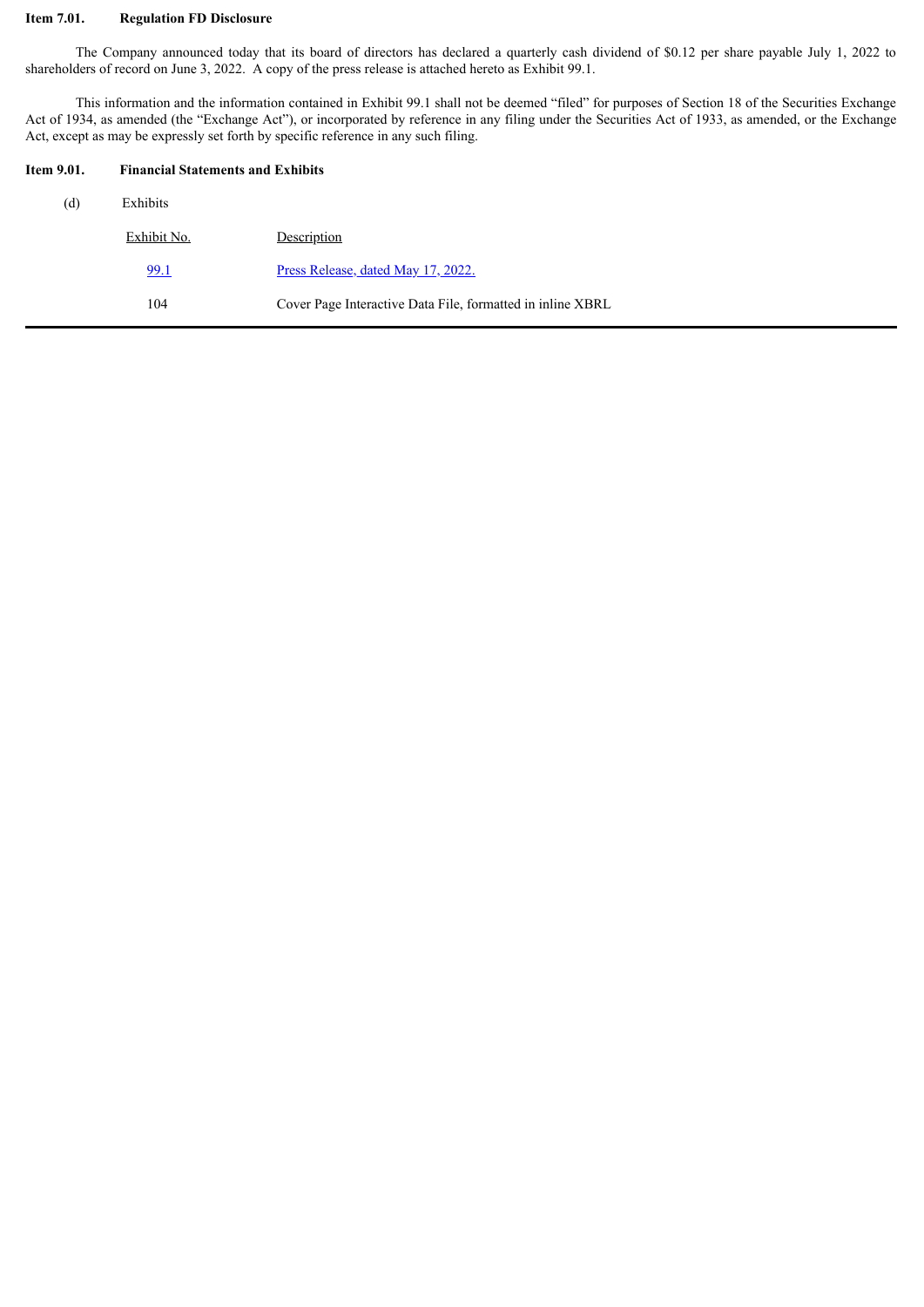## **SIGNATURES**

Pursuant to the requirements of the Securities Exchange Act of 1934, the registrant has duly caused this report to be signed on its behalf by the undersigned, thereunto duly authorized.

#### Date: May 17, 2022 **World Fuel Services Corporation**

/s/ Amy Quintana Avalos

Amy Quintana Avalos Senior Vice President, Chief Corporate Counsel and Corporate Secretary